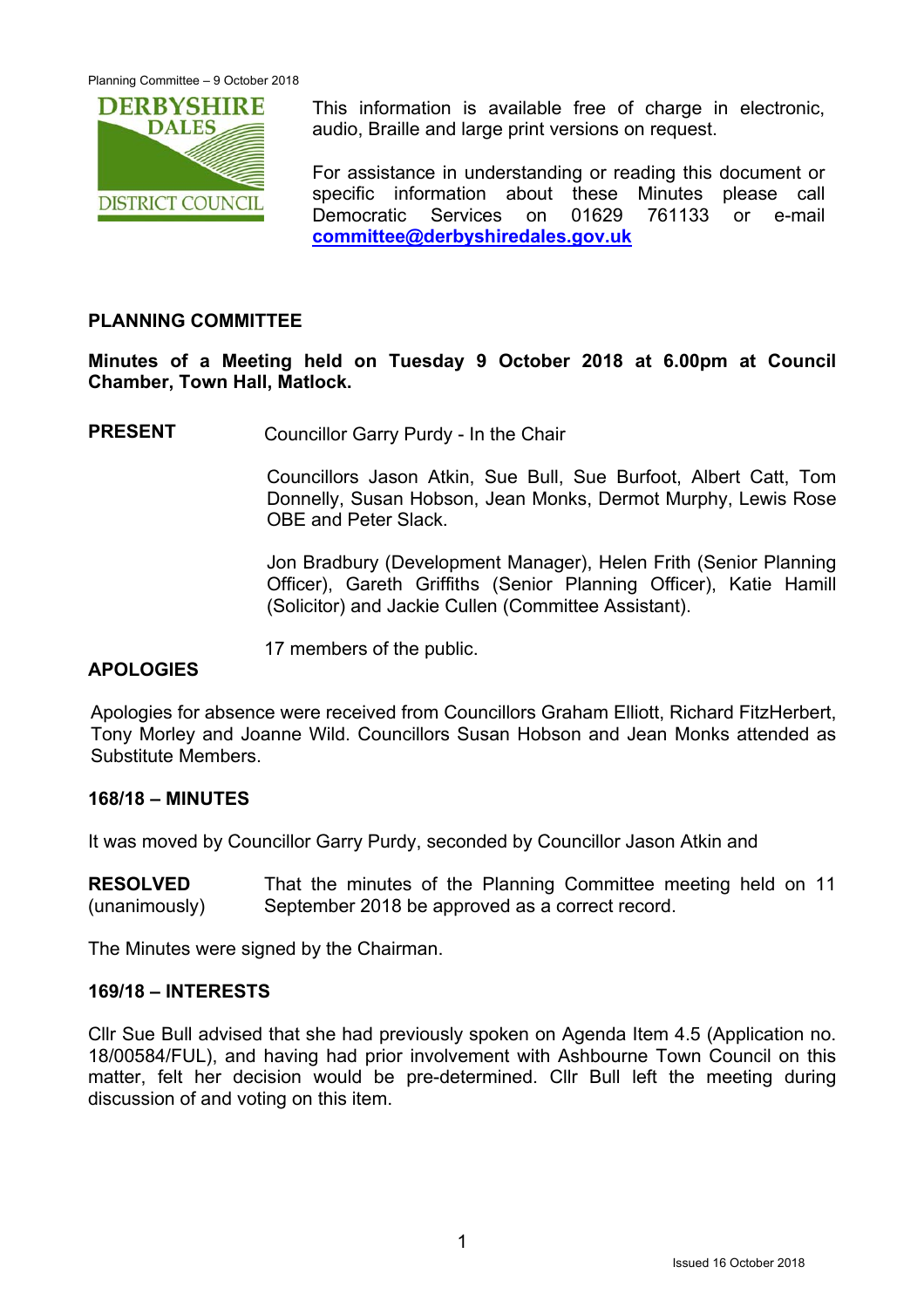# **170/18 – APPLICATION NO. 17/00999/FUL – CHANGE OF USE FROM HAULAGE YARD TO RESIDENTIAL USE, ERECTION OF DWELLING AND GARAGE/STORAGE BUILDING AT HAULAGE SITE ON THE EAST SIDE OF DALE END, BRASSINGTON**

Councillor Jean Monks arrived at 6.05pm during consideration of this item.

The Committee visited the site prior to the meeting to allow Members to appreciate the proposed development in context.

Correspondence received after publication of the agenda was distributed at the meeting. This comprised a note that Brassington Parish Council had no objection to the Application, as well as an email received from the Chairman of Brassington Parish Council setting out a skeleton argument in respect of their recommendation that the Application be approved.

In accordance with the procedure for public participation, Mr Ken Wainman (Agent) spoke in favour of the application.

It was moved by Councillor Lewis Rose OBE, seconded by Councillor Peter Slack and

**RESOLVED**  That planning permission be granted for the reasons set out below, and that delegated permission be given to Officers to determine appropriate conditions to cover, inter alia: highway conditions, design, landscaping, ecology and permitted development right removal.

Reasons:

- (1) The site forms part of the gateway to Brassington and is on the edge of the built-up area;
- (2) The site does not constitute an inherently isolated and unsustainable residential development in the open countryside;
- (3) The redevelopment is sensitive to the context and constitutes a well thought out scheme through the architectural response in context;
- (4) The granting of consent would bring a brownfield site into use and would considerably improve and enhance the setting of the conservation area in that part of Brassington.

**Voting:** 

| For                | 10 |
|--------------------|----|
| <b>Against</b>     | O  |
| <b>Abstentions</b> |    |

The Chairman declared the motion CARRIED.

# **171/18 - APPLICATION NO. 18/00924/OUT – ONLINE APPLICATION FOR THE CONSTRUCTION OF 2 DWELLINGS WITH ALL MATTERS RESERVED, EXCEPT ACCESS, AT ROTHERWOOD, DALE ROAD SOUTH, DARLEY DALE**

The Committee visited the site prior to the meeting to allow Members to assess the impact of the proposals on the character, appearance and amenity of the area.

Correspondence received after publication of the agenda was distributed at the meeting. This comprised advice that the District Council had placed a Tree Preservation Order on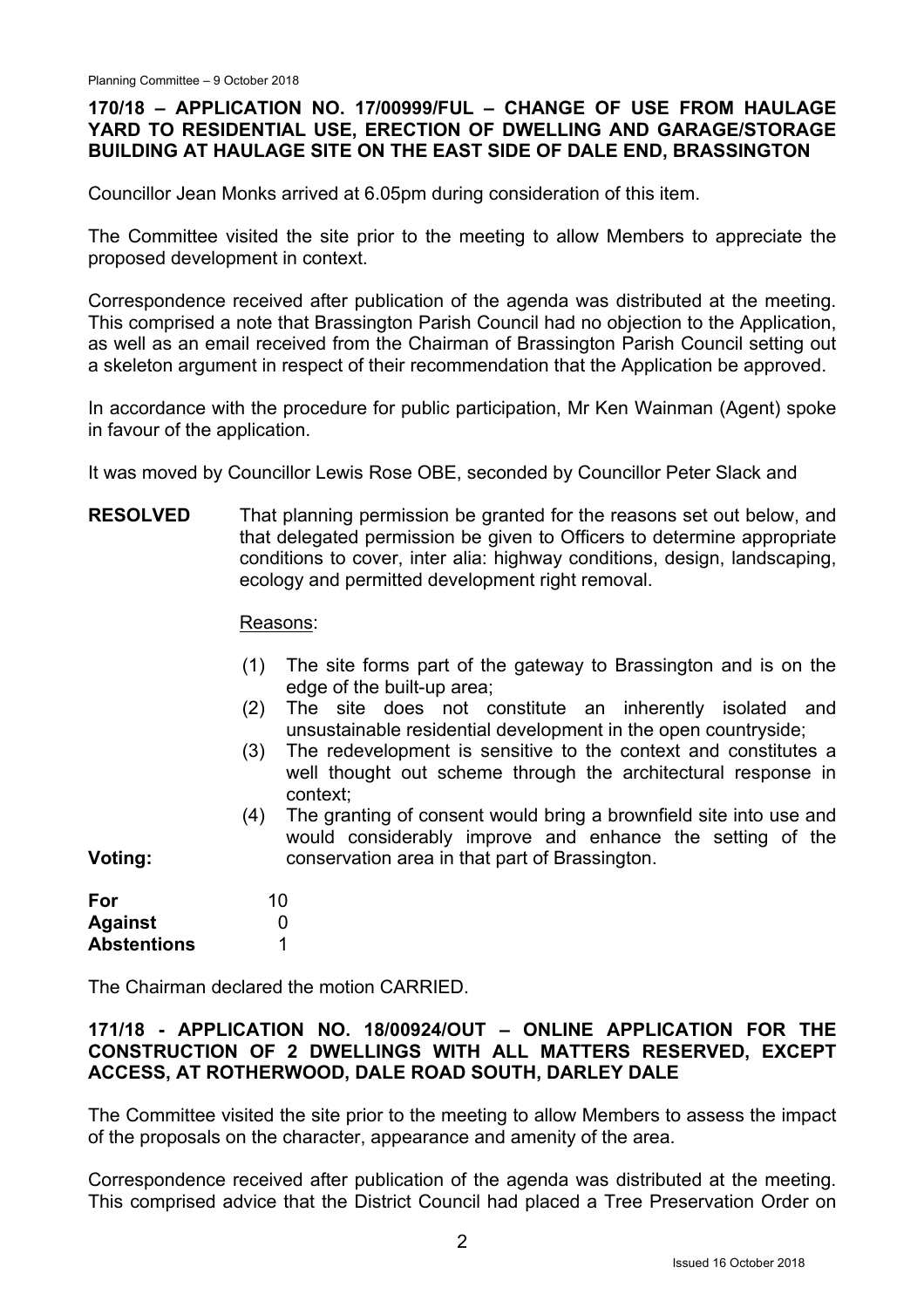the line trees at the southern end of the site and the large tree in the adjacent field, as well as correspondence from the Applicant advising that he would now like an Application for one dwelling to be considered instead of two, for the reasons set out in the late representations.

In accordance with the procedure for public participation Mr Tony Falconer-White (Neighbour) and Mr Jonathan Jenkin (Agent) spoke in favour of the amended application.

It was noted that no objections had been received from either the Town Council or neighbouring properties.

It was moved by Councillor Albert Catt, seconded by Councillor Jason Atkin and

**RESOLVED**  (unanimously) That delegated authority be given to Officers to determine the amended application for one dwelling, subject to no other issues arising that would necessitate it being brought back to the Committee.

#### **172/18 - APPLICATION NO. 18/00958/FUL – CHANGE OF USE TO DWELLING (USE CLASS – C3) AT BUILDING TO REAR OF DOONE COTTAGE, LADYGROVE ROAD, TWO DALES**

The Committee visited the site prior to the meeting to allow Members to assess the impact of the proposals on the character, appearance and amenity of the area.

It was moved by Councillor Tom Donnelly, seconded by Councillor Jason Atkin and

**RESOLVED**  (unanimously) That planning permission be granted subject to the conditions set out in the report.

### **173/18 - APPLICATION NO. 18/00796/FUL – ERECTION OF 8 RETIREMENT APARTMENTS AND ASSOCIATED ACCESS IMPROVEMENTS AT LILYBANK HYDRO GARDENS NURSING HOME, CHESTERFIELD ROAD, MATLOCK**

The Committee visited the site prior to the meeting to allow Members to appreciate the site and context.

Correspondence received after publication of the agenda was distributed at the meeting wherein the Committee was informed that following the request to the applicant's agent for imposing pre-commencement conditions, the applicant's agent had responded with additional information in order to remove the need for the pre-commencement condition discharge. This information also advised that there were existing surface water drains within the driveway and if there was a need for any more this would be dealt with via the building regulations approval. As such the conditions had been revised from those set out in the report, and were listed in the late correspondence.

In accordance with the procedure for public participation Mr Peter Wilkinson (Agent) spoke in favour of the application.

It was moved by Councillor Peter Slack, seconded by Councillor Tom Donnelly and

**RESOLVED**  (unanimously) That planning permission be granted subject to the revised conditions, as set out below: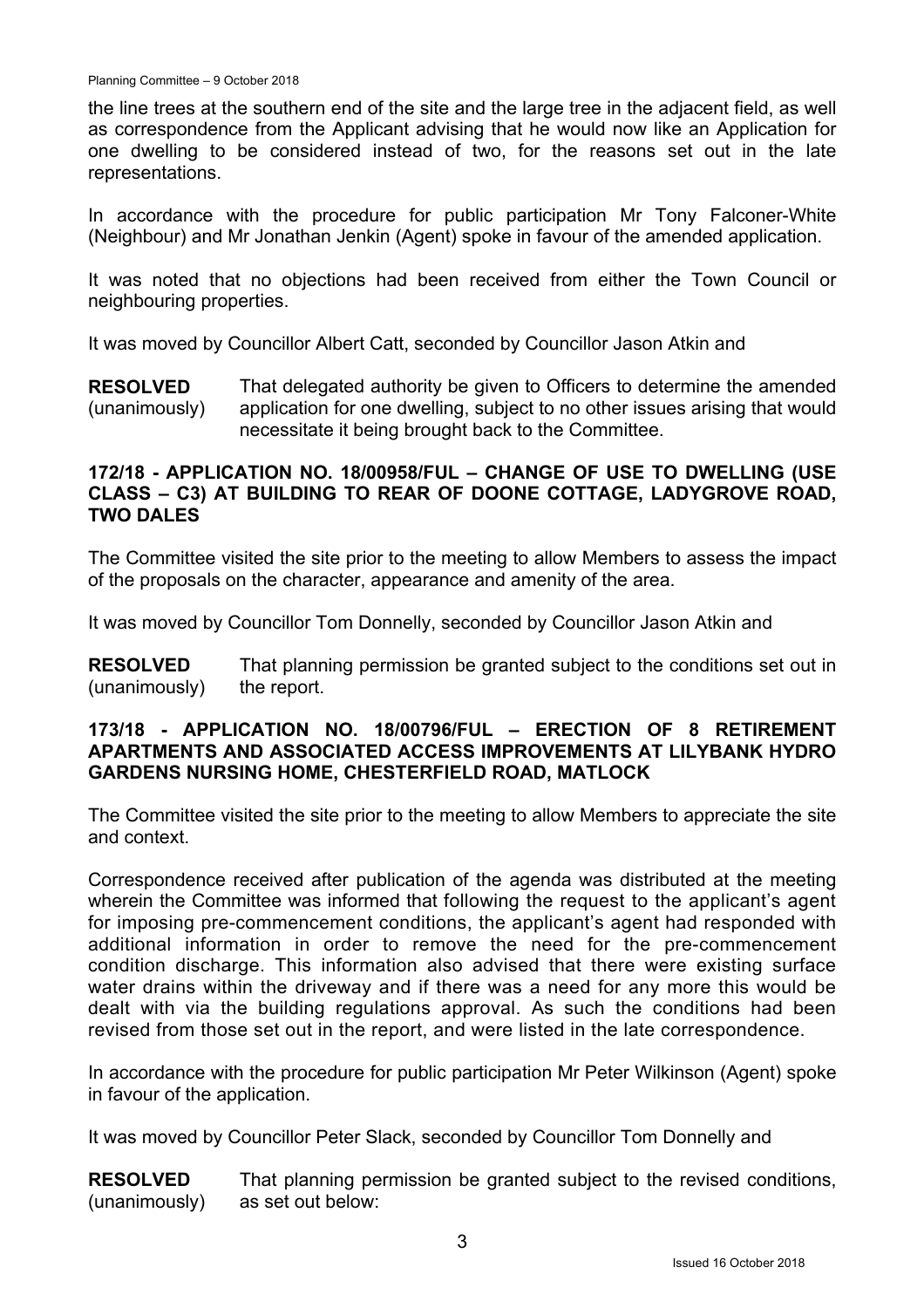1. Condition ST02a: Time Limit On Full

Reason: ST02a

2. Before any other operations are commenced, space shall be provided within the site for storage of plant and materials, site accommodation, loading, unloading and manoeuvring of goods vehicles, parking and manoeuvring of employees and visitors vehicles, laid out and constructed in accordance with Plan No. 15 received 03.10.18. Once implemented the facilities shall be retained free from any impediment to their designated use throughout the construction period.

Reason: In the interests of highway safety in accordance with policies S3 and HC19 of the Adopted Local Plan 2017.

3. Before any other operations are commenced (excluding Condition No 2 above) the existing vehicular accesses to Chesterfield Road shall be modified in accordance with the submitted 'Proposed Site Plan' Drawing No. 09 A, and provided with a 2.4m parallel visibility sightline across the entire frontage of the development controlled by the applicant fronting Chesterfield Road, the area in advance of the sightlines being kept clear, in perpetuity, of any obstructions in excess of 1m (0.6m in the case of vegetation), measured above the adiacent carriageway channel.

Reason: In the interests of highway safety in accordance with policies S3 and HC19 of the Adopted Local Plan 2017.

4. No residential unit shall be occupied until space has been laid out within the site in accordance with the submitted 'Proposed Site Plan' Drawing No 9 for 9 cars to be parked and for vehicles to turn so that they may enter and leave the site in forward gear. These facilities shall thereafter be retained for use at all times.

Reason: In the interests of highway safety in accordance with policies S3 and HC19 of the Adopted Local Plan 2017.

5. Prior to the occupation of the first unit, full details of both hard and soft landscaping works, incorporating replacement planting to the site frontage with Chesterfield Road, indicating the number, types, sizes and positions of trees and shrubs, including existing trees and hedges to be retained, and treatment of paved and other areas, have been submitted to and approved in writing by the Local Planning Authority, and these works shall be carried out as approved.

Reason: To ensure an appropriate finished form of landscaping to the site in accordance with policies S1, S3 and PD1 of the Adopted Local Plan 2017.

6. All hard and soft landscape works shall be carried out in accordance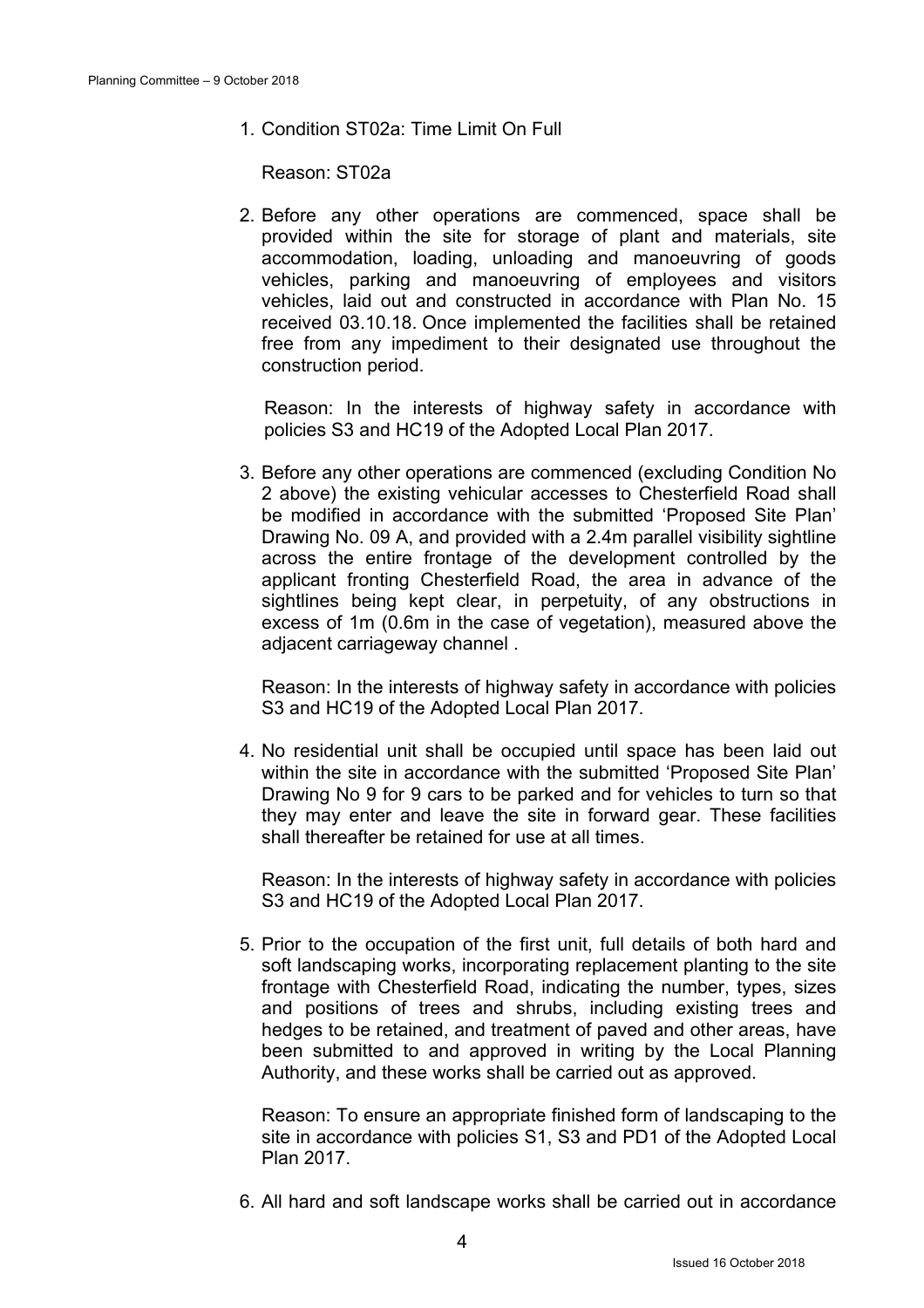with the approved details. The works shall be carried out prior to the occupation of any part of the development, or else in accordance with a programme to be agreed in writing by the Local Planning Authority before any site works have started. Any trees or plants which, within a period of five years from the provision of the landscaping works, die, are removed or become seriously damaged or diseased shall be replaced in the next planting season with others of similar size and species unless the Local Planning Authority give written consent to any variation.

Reason: To ensure a satisfactory standard of landscaping in the interests of amenity in accordance with policies S1, S3 and PD1 of the Adopted Local Plan 2017.

7. Prior to the occupation of the first unit and in accordance with condition 3 above, detailed plans showing the design, location and materials to be used on all boundary walls/fences/screen walls and other means of enclosure shall have been submitted to and been approved in writing by the Local Planning Authority and the development shall be carried out in accordance with the approved details. The boundary treatment shall be completed before the units are occupied.

Reason: To ensure an appropriate finished form of development in accordance with policies S1, S3 and PD1 of the Adopted Local Plan 2017.

- 8. Prior to works commencing on the elevations of the building full specifications of:
	- (a) ridge tiles and roof coverings
	- (b) finial and barge board detail and colour finish
	- (c) stone type and its method of finishing/tooling
	- (d) window and door details, their reveal and their finish (painted timber)
	- (e) the porch parapet and its flat roof
	- (f) metal work railings and their finish
	- (g) stone heads and cills shall be submitted to and approved in writing by the Local Planning Authority. The development shall be carried out in accordance with the approved details.

 Reason: To ensure an appropriate finished form of development in accordance with policies S1, S3, PD1 and PD2 of the adopted local plan 2017.

9. The routing of construction traffic shall be in accordance with the details shown on plan no. 09 A received 03.10.18 and the hours of working shall be in strict accordance with those specified in the email from the applicant's agent dated 03.10.18, that is: 8am to 6pm Monday to Friday and 8am to 1pm on Saturdays.

Reason: In the interests of highway safety and residential amenity in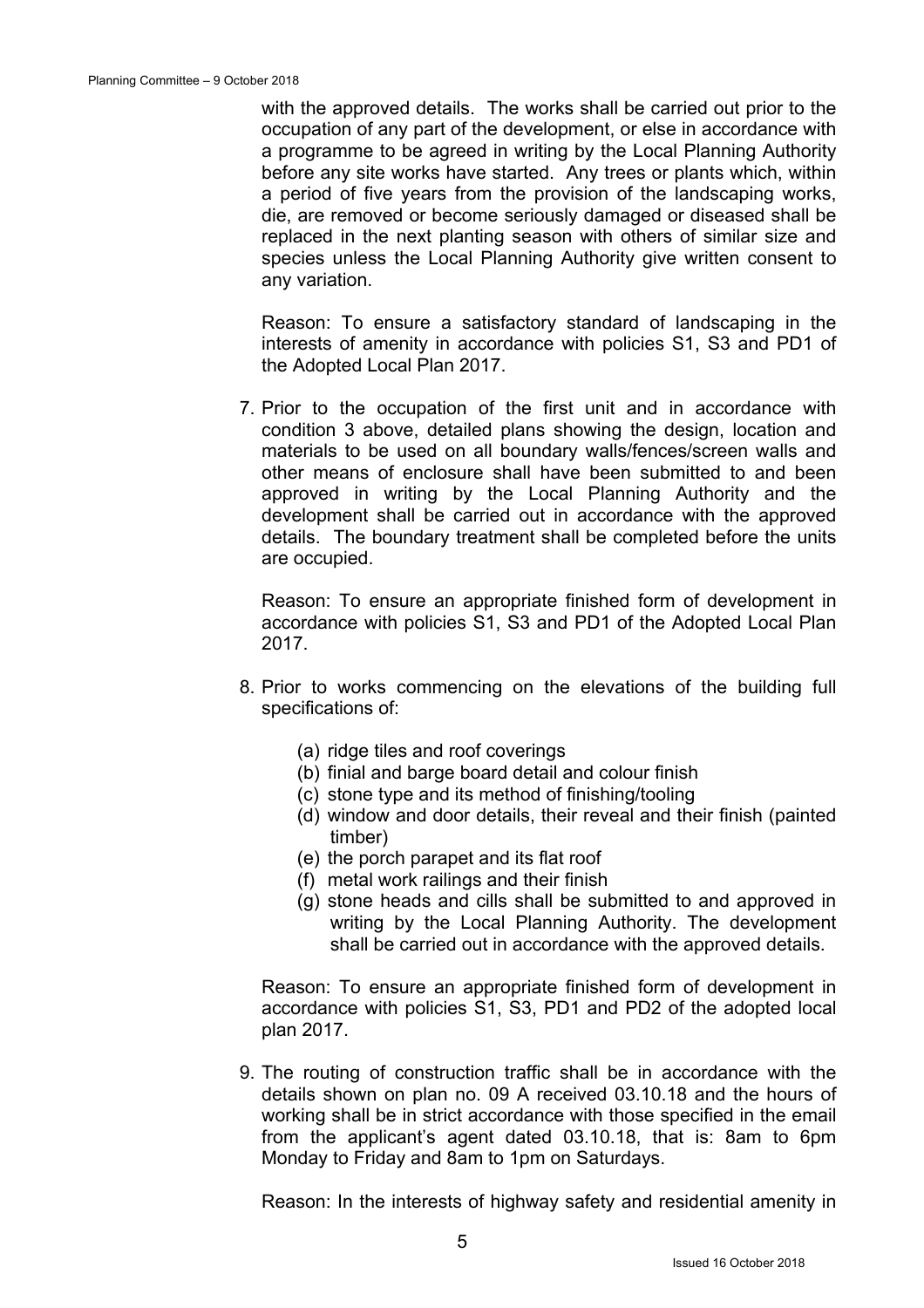accordance with policies S3 and HC19 of the Adopted Local Plan 2017.

10. The assisted living accommodation shall be occupied and operated in association with Lilybank Hydro Care Home.

Reason: To define the permission due to the constraints of the site and in the interest of highways safety and parking in accordance with policies S3 and HC19 of the Adopted Local Plan 2017.

11. In accordance with condition 11 above, the occupants of the assisted living accommodation shall be limited to persons who by reason of their personal care needs, infirmity or disability require to benefit from the care provided by the adjoining care home. The assisted living accommodation shall not be occupied by any other persons without the prior written approval of the Local Planning Authority.

 Reason: To define the permission due to the constraints of the site and in the interest of highways safety and parking in accordance with policies S3 and HC19 of the Adopted Local Plan 2017.

12. Notwithstanding the submitted and approved drawings the lounge windows to apartments 5 and 8 and the living and kitchen windows of apartment 4 as shown on approved drawings 95318\_05A, 06B and 07A in the southern elevation of the building shall be fitted with obscure glazing prior to occupation, details and a sample if deemed necessary shall be approved prior to installation. The glazing shall thereafter be retained in perpetuity.

 Reason: To protect the amenity of the neighbouring residents in accordance with policy PD1 of the Adopted Local Plan 2017.

13. This permission relates solely to the application as amended by the revised plan(s) Amended floor plan 95318\_06B received 27.09.18 and Amended elevation plan 95318\_08A received 27.09.18

Reason: For the avoidance of doubt.

Notes to applicant remain as set out in the report to committee.

### **174/18 – APPLICATION NO. 18/00584/FUL – REAR SINGLE STOREY EXTENSION AND DETACHED CAR PORT, WITH OFFICE ABOVE, AT MYDDLETON HOUSE, 20A NORTH AVENUE, ASHBOURNE, DERBYSHIRE**

Members were reminded that this application had been presented to the Planning Committee on 11<sup>th</sup> September 2018, when Members resolved to defer the application to see if the impact of the development on the neighbouring property could be lessened by means of relocation or re-design, with particular reference to the carport/office space. The application was now re-presented, incorporating the further views of the applicant's agent. No amendments to the scheme were proposed.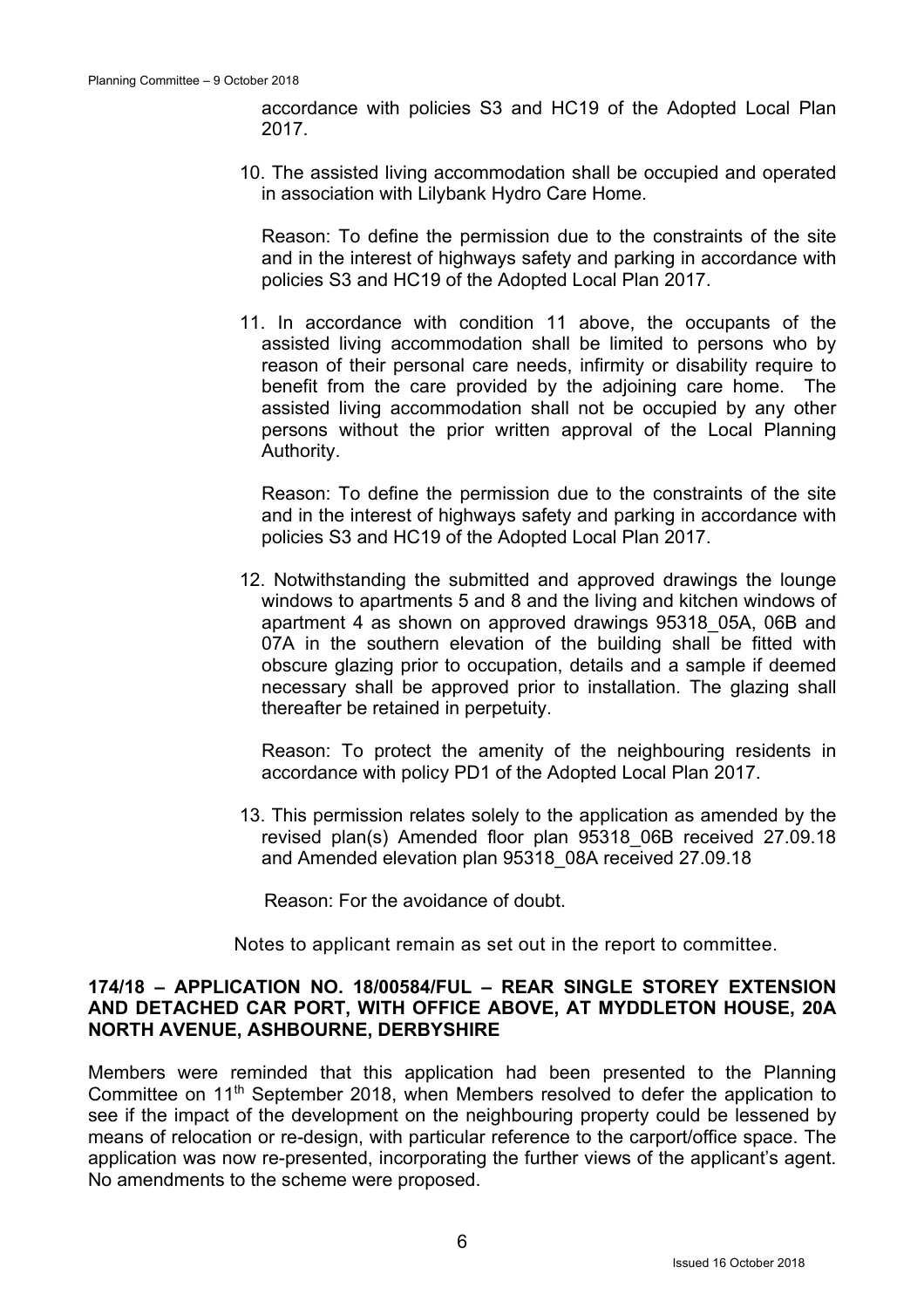Correspondence received after publication of the agenda was distributed at the meeting; comprising a summary of comments received from a neighbouring property.

In accordance with the procedure for public participation Cllr. Sandra Spencer (Ashbourne Town Council) and Mr Michael Lawrence (Local Resident) spoke against the application, and Mr Richard Pigott (Agent) spoke in favour of the application. Cllr Spencer asked that it be noted that she was speaking on behalf of Ashbourne Town Council and requested that all future applicants be informed that the Town Council were purely consultees and that planning decisions were not theirs to make.

It was moved by Councillor Dermot Murphy, seconded by Councillor Lewis Rose OBE and

**RESOLVED**  That planning permission be refused for the following reason(s):

### Reason:

The proposed car port with office above would, by reason of its scale and location close to the boundary with, and elevated above, the neighbouring dwelling, have an oppressive and overbearing impact on the dwelling and be detrimental to the amenity of the occupants contrary to Policy PD1 of the DDLP(2017.

# **Voting:**

| For                |   |
|--------------------|---|
| <b>Against</b>     | 2 |
| <b>Abstentions</b> |   |

The Chairman declared the motion CARRIED.

# **175/18 – APPLICATION NO. 18/00818/FUL – CHANGE OF USE OF CARPET SHOP (A1 USE) TO CAFÉ (C3 USE) AT DERWENT CARPETS, 67 DALE ROAD, MATLOCK**

In accordance with the procedure for public participation Mrs Louise Groves (Applicant) spoke in favour of the application.

It was moved by Councillor Albert Catt, seconded by Councillor Jean Monks and

**RESOLVED**  (unanimously) That planning permission be granted subject to the conditions set out in the report.

### **176/18 – APPLICATION NO. 18/00857/FUL – CONVERSION AND EXTENSION OF EXISTING COTTAGE TO PROVIDE 2 UNITS FOR SPECIALIST ELDERLY ACCOMMODATION AT GROVE COTTAGE, ST ELPHIN'S PARK, DALE ROAD SOUTH, DARLEY DALE**

Correspondence received after publication of the agenda was distributed at the meeting. This comprised the recommendation of an additional Condition in respect of trees, as set out in the late correspondence, following receipt of a detailed Arboricultural report.

In accordance with the procedure for public participation Mr Alex Hales (Applicant) spoke in favour of the application.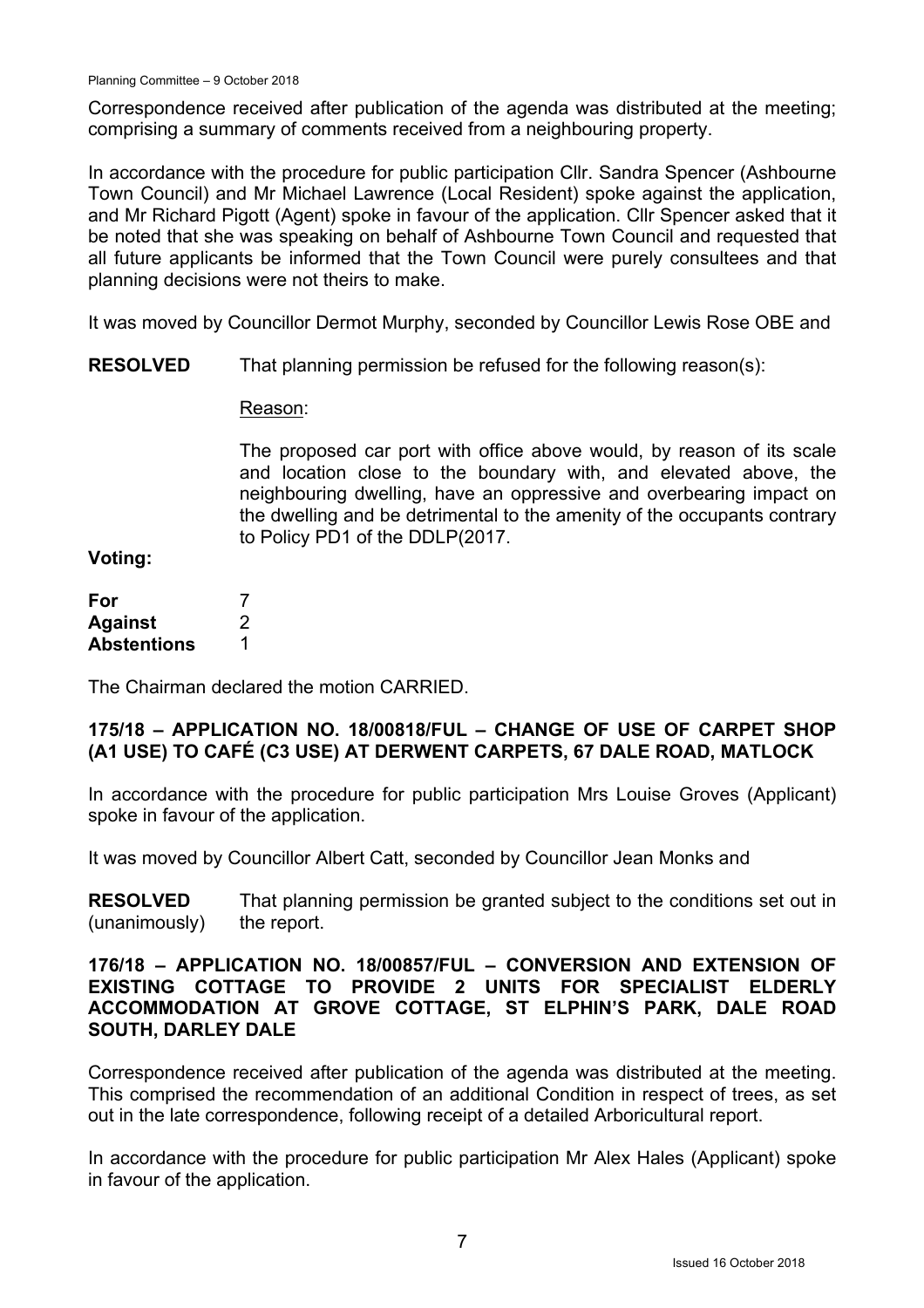It was moved by Councillor Jason Atkin, seconded by Councillor Sue Burfoot and

**RESOLVED**  (unanimously) That planning permission be granted subject to the conditions set out in the report, and the additional condition as set out below:

> Condition 8. The development shall be completed in strict accordance with the detailed Arboricultural report received 08.10.18.

> Reason: To ensure appropriate protection of the surrounding trees in accordance with policies S1, S3, PD1 and PD6 of the Adopted Local Plan 2017.

#### **177/18 – APPLICATION NO. 18/00877/FUL – USE OF PUBLIC OPEN SPACE FOR TEMPORARY SITING OF MARKET STALLS/CATERING UNITS, FUNFAIR, TICKET OFFICE AND TOILETS FOR PERIODS BETWEEN 250/8/18 TO 07/11/18, 24/08/19 TO 06/11/19 AND 22/08/20 TO 04/11/20 AT DERWENT GARDENS, SOUTH PARADE, MATLOCK BATH**

Correspondence received after publication of the agenda was distributed at the meeting; this comprised advice to the Committee that since publication of the Agenda a waste management plan required by Condition 8 had been submitted, negating the need for this to be a pre-commencement condition. As such, Condition 8 was re-worded, as set out in the late correspondence and duplicated in the Resolution below.

It was moved by Councillor Tom Donnelly, seconded by Councillor Peter Slack and

**RESOLVED**  (unanimously) That planning permission be granted subject to the conditions set out in the report, including the amended Condition 8 as follows:

> 8. The event shall take place in strict accordance with the waste management plan received by the Local Planning Authority on the 9<sup>th</sup> October 2018.

Reason: To protect the Special Area of Conservation and SSSI in accordance with policy PD3 of the Adopted Local Plan 2017.

# **178/18 – APPLICATION NO. 18/00895/VCOND – VARIATION OF CONDITION 1 OF 17/00978/VCOND TO ALLOW FOR THE INCORPORATION OF A REVISED LANDSCAPING SCHEME AT LAND AT ASKER LANE, MATLOCK**

Correspondence received after publication of the agenda was distributed at the meeting; this comprised two amended plans from the Applicant following discussions with Officers and further to comments received by Derbyshire Wildlife Trust (Amended Drawing Nos. P16-0901 004-L and 005-L received on 1<sup>st</sup> October 2018). Officers requested that these drawings were considered in determining the application.

It was moved by Councillor Jason Atkin, seconded by Councillor Peter Slack and

**RESOLVED**  (unanimously) That planning permission be granted subject to the conditions set out in the report and in accordance with the amended plans (Amended Drawing Nos. P16-0901\_004-L and 005-L).